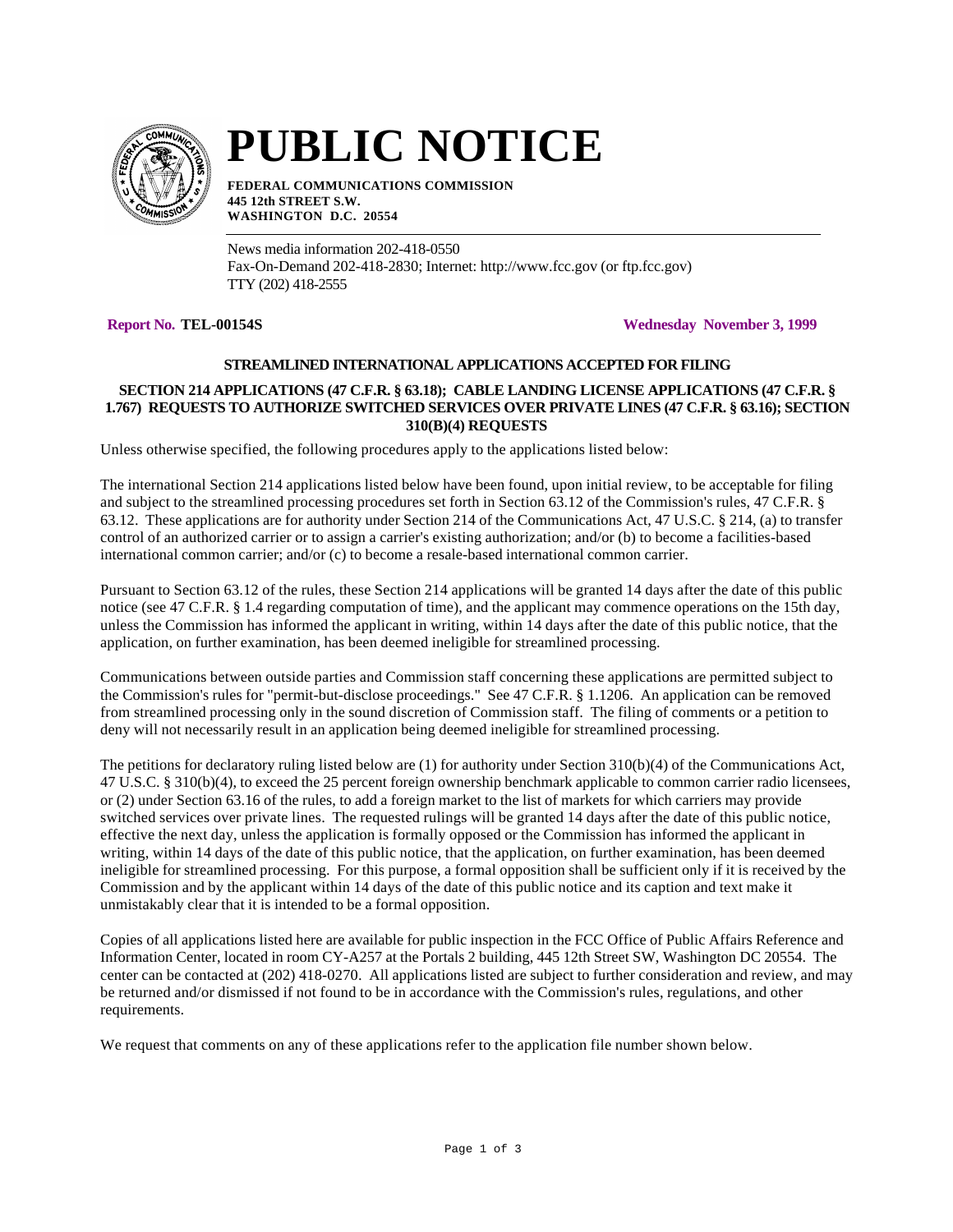### **ITC-214-19990812-00511** COMMUNICATIONS NETWORK SERVICES, INC.

International Telecommunications Certificate

### Service(s): Global or Limited Global Facilities-Based AND Resale Service

Application for authority to operate as a facilities-based carrier in accordance with the provisions of Section 63.18(e)(1) of the rules and also to provide service in accordance with the provisions of Section  $63.18(e)(2)$  of the rules.

### **ITC-214-19990913-00627** IDCOMM, INC.

International Telecommunications Certificate

**Service(s):** Global or Limited Global Facilities-Based AND Resale Service

Application for authority to operate as a facilities-based carrier in accordance with the provisions of Section  $63.18(e)(1)$  of the rules and also to provide service in accordance with the provisions of Section  $63.18(e)(2)$  of the rules.

### **ITC-214-19990916-00625** SMART BUY, INC.

International Telecommunications Certificate

**Service(s):** Global or Limited Global Resale Service

Application for authority to provide service in accordance with the provisions of Section 63.18(e)(2) of the rules.

### **ITC-214-19990923-00617** METROMEDIA FIBER NETWORK INTERNATIONAL, INC.

International Telecommunications Certificate

**Service(s):** Global or Limited Global Facilities-Based AND Resale Service

Application for authority to operate as a facilities-based carrier in accordance with the provisions of Section  $63.18(e)(1)$  of the rules and also to provide service in accordance with the provisions of Section  $63.18(e)(2)$  of the rules.

**ITC-214-19991004-00623** CYBERTECH INTEGRATION CORPORATION

International Telecommunications Certificate

Service(s): Global or Limited Global Facilities-Based AND Resale Service

Application for authority to operate as a facilities-based carrier in accordance with the provisions of Section 63.18(e)(1) of the rules and also to provide service in accordance with the provisions of Section 63.18(e)(2) of the rules.

**ITC-214-19991004-00645** CALMTEL COMMUNICATIONS INTERNATIONAL, LLC

International Telecommunications Certificate

**Service(s):** Global or Limited Global Facilities-Based AND Resale Service

Application for authority to operate as a facilities-based carrier in accordance with the provisions of Section 63.18(e)(1) of the rules and also to provide service in accordance with the provisions of Section  $63.18(e)(2)$  of the rules.

### **ITC-214-19991005-00646** EL SALVADOR NETWORK, S.A.

International Telecommunications Certificate

Application for authority to operate as a facilities-based carrier in accordance with the provisions of Section  $63.18(e)(1)$  of the rules Service(s): Global or Limited Global Facilities-Based AND Resale Service

and also to provide service in accordance with the provisions of Section  $63.18(e)(2)$  of the rules.

### **ITC-214-19991012-00648** IMC TELECOM INC.

International Telecommunications Certificate

**Service(s):** Global or Limited Global Facilities-Based AND Resale Service

Application for authority to operate as a facilities-based carrier in accordance with the provisions of Section 63.18(e)(1) of the rules and also to provide service in accordance with the provisions of Section  $63.18(e)(2)$  of the rules.

**ITC-214-19991012-00653** NEODIAL COMMUNICATIONS, L.L.C.

### International Telecommunications Certificate

**Service(s):** Global or Limited Global Facilities-Based AND Resale Service

Application for authority to operate as a facilities-based carrier in accordance with the provisions of Section  $63.18(e)(1)$  of the rules and also to provide service in accordance with the provisions of Section  $63.18(e)(2)$  of the rules.